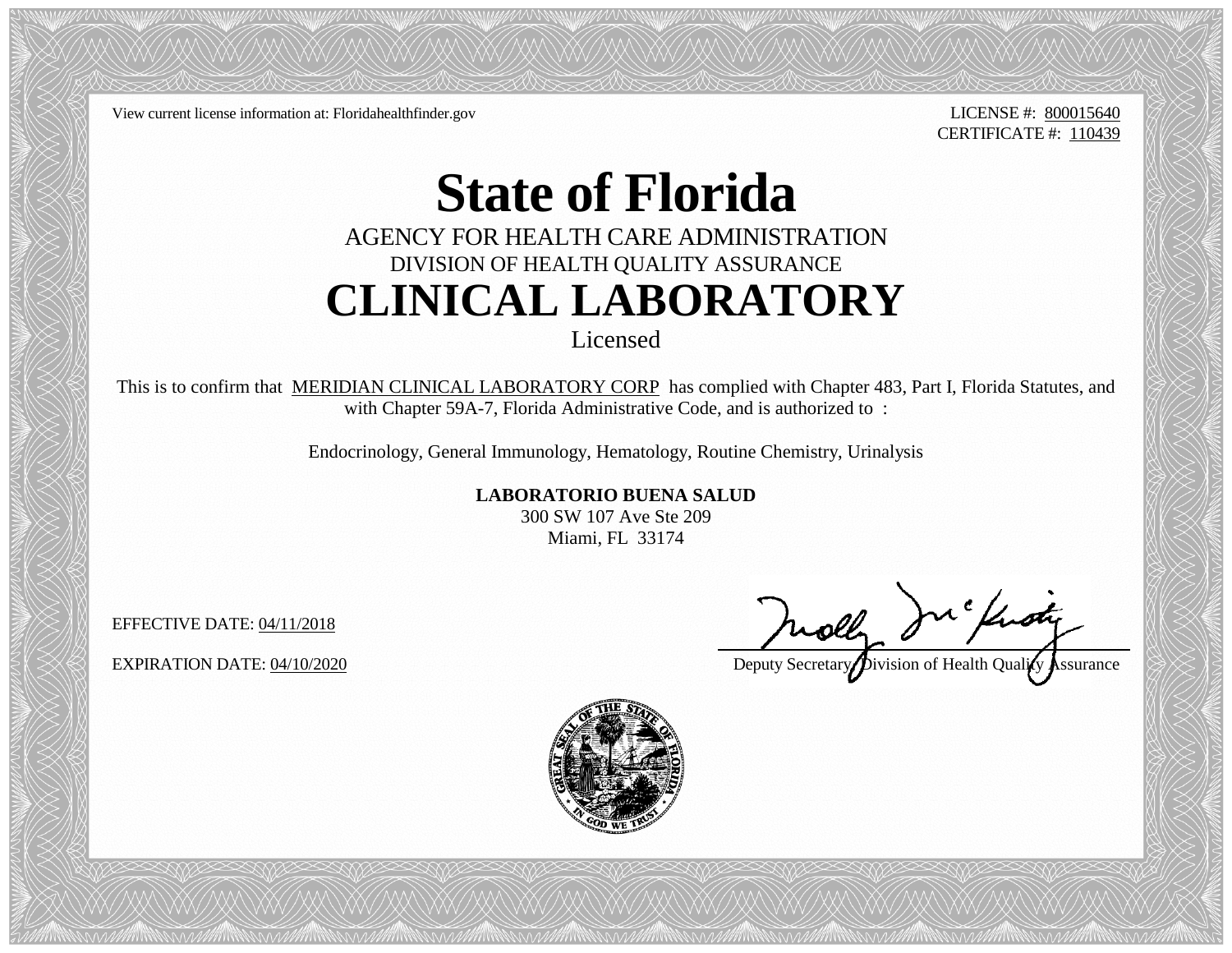RICK SCOTT GOVERNOR

JUSTIN M. SENIOR **SECRETARY** 



Hector I Colom, Administrator File Number: 26972267 Laboratorio Buena Salud License Number: 800015640 481 Edward H Ross Dr Bio-Reference Laboratories Inc Elmwood Park, NJ 07407

Provider Type: Clinical **Laboratory** 

RE: 300 SW 107 Ave Ste 209, Miami

Dear Administrator:

The enclosed Clinical Laboratory license with license number 800015640 and certificate number 110439 is issued for the above provider effective April 11, 2018 through April 10, 2020. The license is being issued for: approval of the renewal application.

Review your certificate thoroughly to ensure that all information is correct and consistent with your records. If errors are noted, please contact the Laboratory And In-Home Services Unit.

Please take a short customer satisfaction survey on our website at ahca.myflorida.com/survey/ to let us know how we can serve you better. Additional licensure information can be found at http://ahca.myflorida.com/labs.

If we may be of further assistance, please contact me by phone at (850) 412-4383 or by email at Talia.Favors@ahca.myflorida.com.

Sincerely,

Talia Favors

Laboratory And In-Home Services Unit Division of Health Quality Assurance